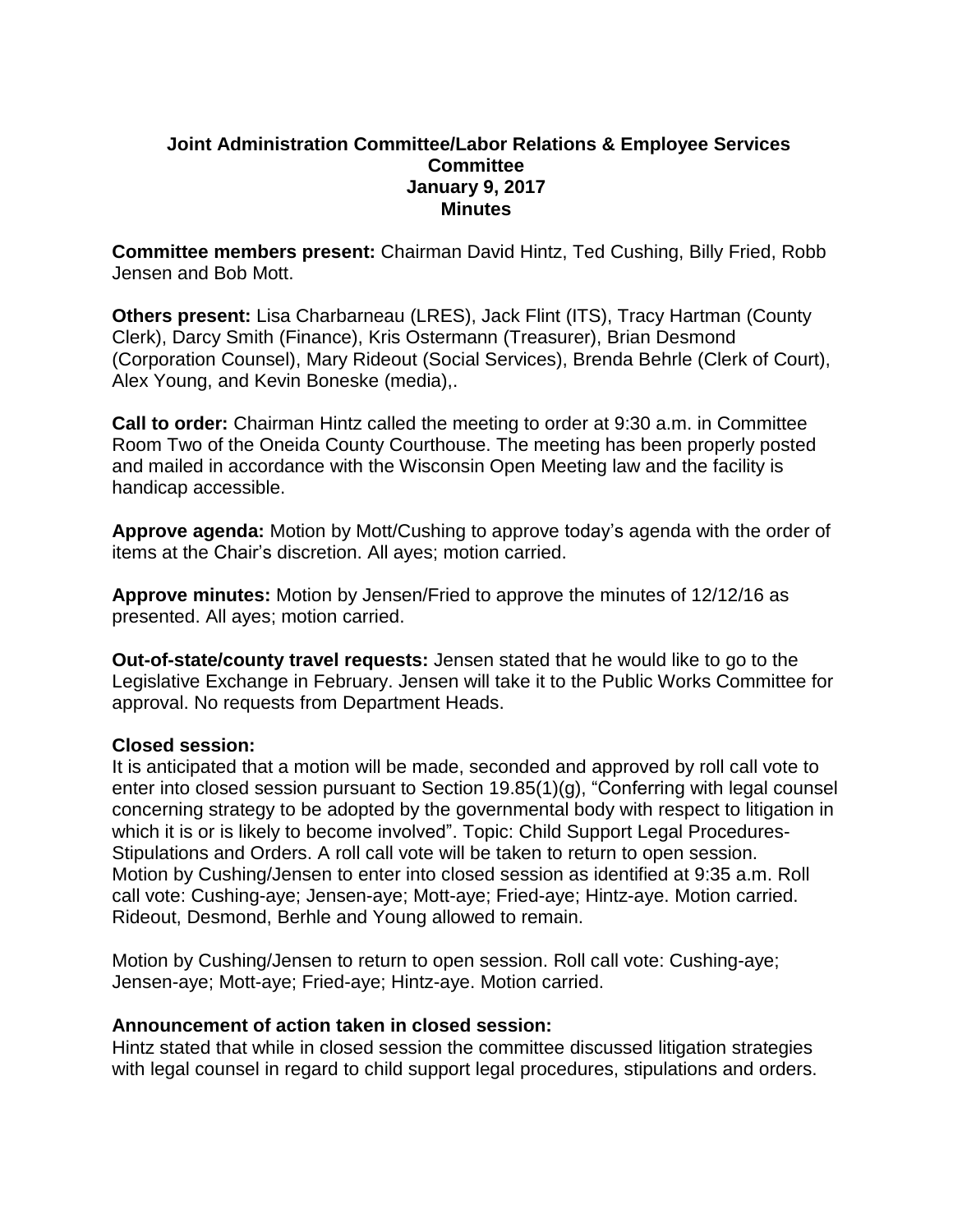#### **Oneida County Humane Society services agreement and dog licensing fee.**

Maggie Hogan, Humane Society Vice President, would like to start a discussion regarding two goals of the Humane Society. The Humane Society would like the County to consider entering a service agreement similar to the agreement held with the City of Rhinelander. The second goal would be for the Humane Society to assist with the collection of dog licensing fees which would help defray the cost of the Humane Society for the County. Mott asked if the fee from the Humane Society would be a set fee or if that would be adjusted every year. Sue Otis, Humane Society Treasurer, stated that it would be a rate per capita fee which would be \$2.50 per capita which comes to \$87,500 for the County. This would be split between the City of Rhinelander and Oneida County based on the number of animals that came into the shelter. Discussion regarding dog license fees. Hintz stated that this is worth pursuing in the future but will need some further information. Hogan stated that the humane society would like to proceed with this as they have been working on this for the past year. Jensen asked why they aren't going to each town to enter into agreements as he believes this is a responsibility of each of the towns. Maggie believes it ultimately rests with the County to provide animal control services. The Humane Society is proposing an increase from \$3 for dog licenses to \$5 and there is an additional fee for a spayed or neutered dog. Hintz stated that we would need a specific proposal from the Humane Society and how this would impact the towns.

Motion by Mott/Fried to pursue the suggestions that are before us today and look at it further at the February meeting. All aye. Motion carried.

#### **Clerk of Courts signatures on financial accounts.**

Behrle, Clerk of Courts, stated that she has been told they are looking at having 2 signatures on accounts, however, her concern is that this is not statutorily required and they have now gone to e-sign checks which is through the C-Cap system and doesn't allow 2 signatures. They also use positive pay and checks issued are compared at the banks and they are notified if there are any discrepancies. Ostermann suggested that whoever is writing the checks shouldn't be the same person that is approving positive pay. Mott asked if there has ever been a problem with having one signature in the Clerk of Courts office and Ostermann stated that there hasn't been a problem. Hintz stated that he is going to include agenda item 11, Resolution for signatories on various county accounts, up to this discussion.

Motion by Cushing/Fried to approve the resolution regarding required signatures on checks and forward it to the County Board for their consideration. Fried asked if we need to revise the resolution to include positive pay being administered by someone other than the signer. Behrle stated that they will make that change and it is understood as needing to happen. All Aye. Motion Carried.

### **County Clerk's office staffing levels.**

Hartman identified the new Chief Deputy, Heidi Nehls.

#### **Deputy Clerk vacancy review appeal.**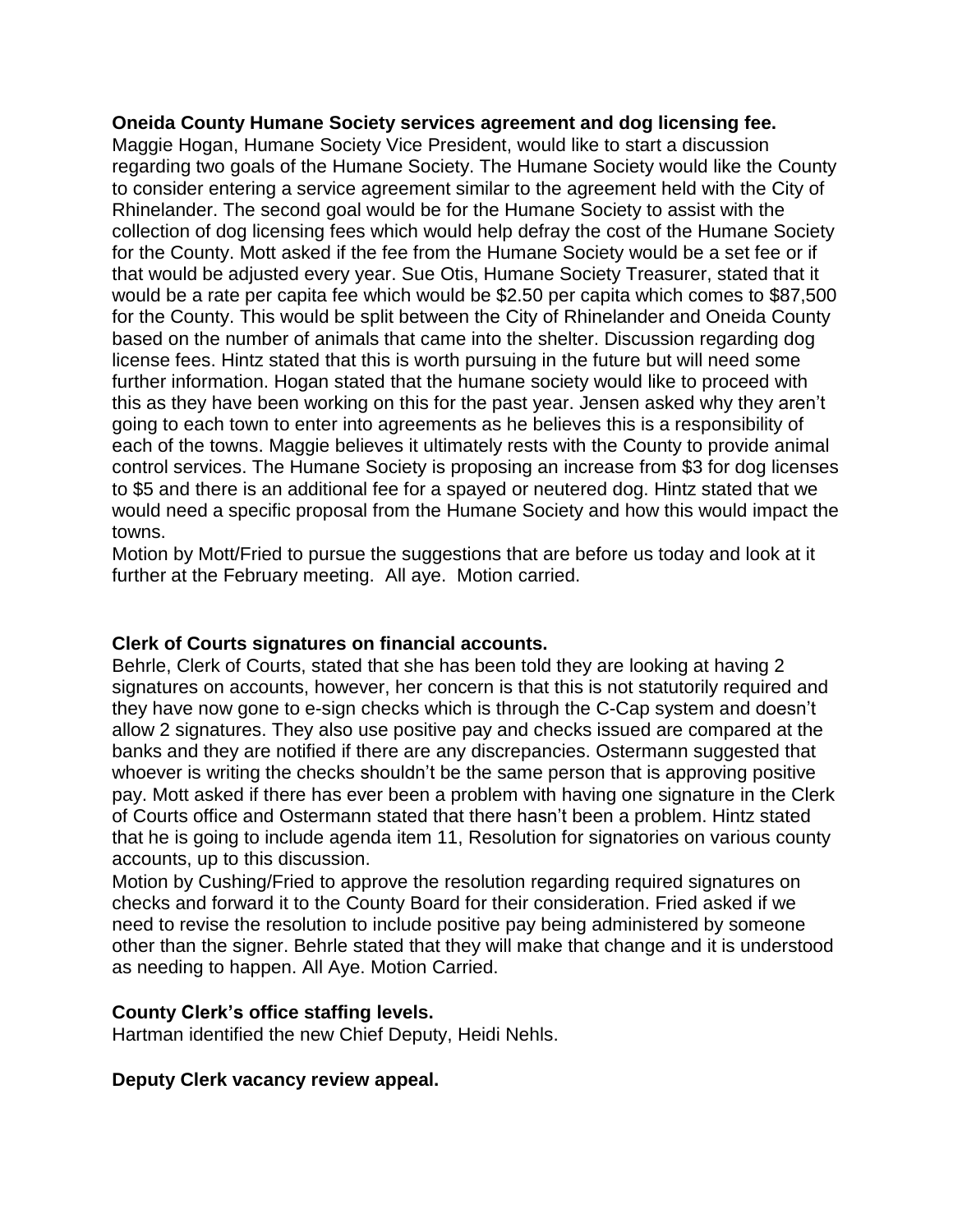Hartman requested that the committee waive the six month vacancy review period for the Deputy Clerk position. Mott stated that he was aware there was some discussion previously about eliminating that position. Hartman stated that the suggestion would be to leave the position at full-time on paper, however, hire the position at 28 hours per week. This would give some freedom to change the position back to full-time if, after six months, it is determined that more hours are needed. Motion by Cushing/Jensen to hire the Deputy Clerk at 28 hours/week and to forward to LRES for the vacancy review. Fried questioned the fiscal impact statement and the insurance statement. Mott requested that the resolution also state that there by a 6 month review of the efficiency of the 28 hour position. All aye. Motion carried.

## **Resolution to hire Mallery & Zimmerman to represent Law Enforcement Grievance.**

Desmond informed the committee that the Sheriff, Chief Deputy and the Civil Service Commission filed charges with the Law Enforcement Grievance committee asking for the dismissal of Detective Sargent Walcenbach (formerly Gardner). Walcenbach has the right to have her case heard before a fair and impartial decision maker and Desmond believes that it would be a conflict for him to provide legal advice to the Grievance Committee when they make the decision. He would suggest that this be Andy Smith with Mallery and Zimmerman. Motion by Jenson/Cushing to approve the Resolution to hire Mallery and Zimmerman to represent the Law Enforcement Grievance Committee with regards to the Welcenbach matter and forward it onto the full County Board for their consideration. Mott asked why Desmond's work would prevent him from providing legal advice to the Law Enforcement Grievance Committee. Desmond has given the Sheriff legal advice on this issue and this may run contrary to her interest, therefore, causing a conflict. Fried asked if there are any other options for the County. Desmond stated that the Law Enforcement Grievance Committee could operate without an attorney, however, given the interest at stake he would not recommend that. All aye. Motion carried.

## **Resolution for Advance to Oneida-Vilas Transit Commission.**

Mott stated that he is on the Oneida-Vilas Transit Commission and there are times that the Commission knows there is money coming from the State but it doesn't come in a timely manner and the Commission will run short on money. The Commission would like to request an advance from the Counties of up to \$50,000 when they know there is going to be a delay in the money. Hintz clarified that this will be a one-time advance of \$50,000 and they will draw from it as needed and it would be paid back when the money comes from the government. Darcy Smith stated that Vilas County will also be looking at this issue.

Motion by Cushing/Hintz to approve the \$50,000 requested advance for the Transit Commission to forward to the County Board for their consideration. Smith stated that the commission has received an award letter from the Federal Government so they know the money will be coming and they will be able to return the money. Smith stated this money is already in the budget, this would be an advance of that budget. All aye. Motion carried.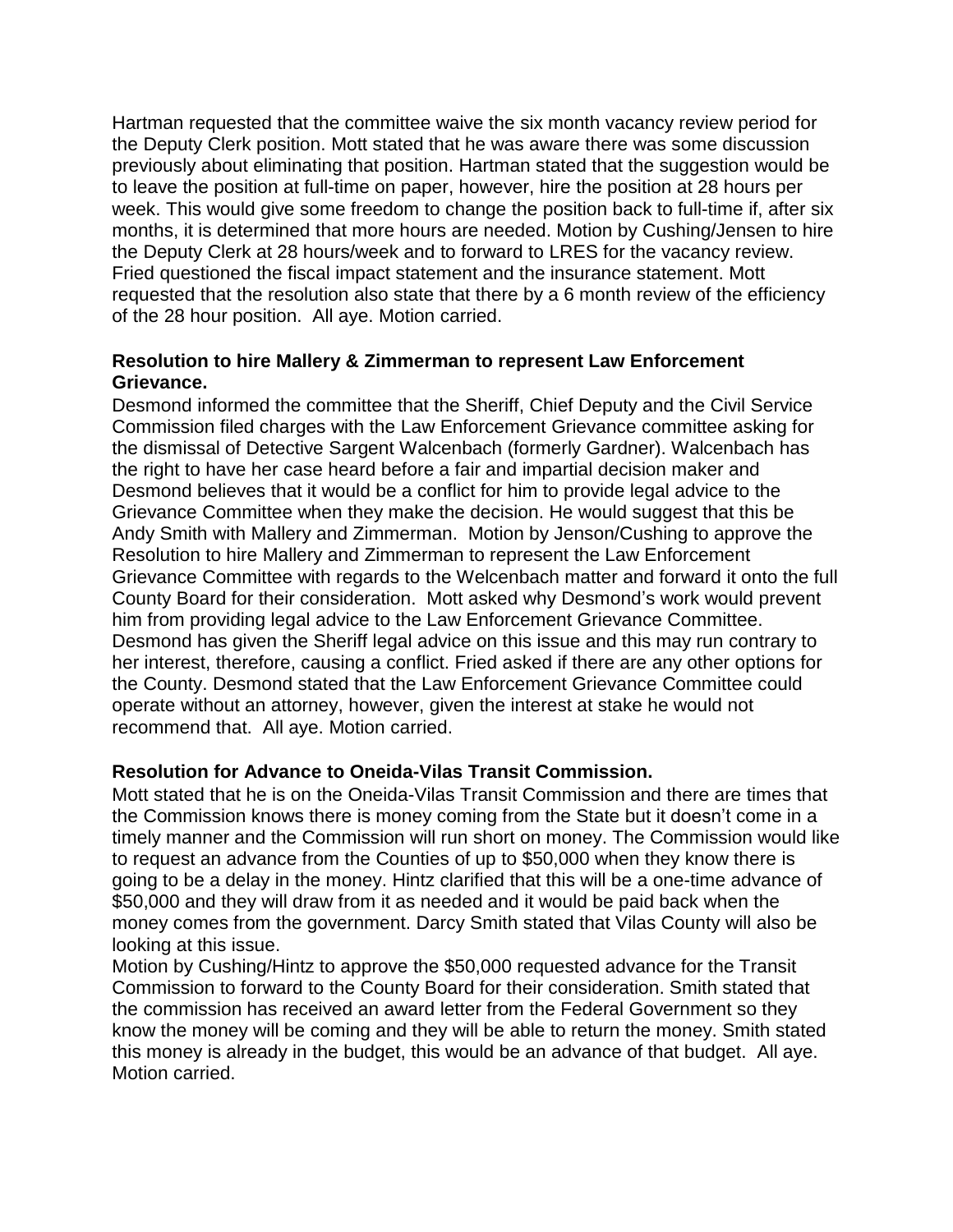## **Vouchers, reports, purchase orders, line item transfers and updates:** *County Clerk:*

• Motion by Cushing/Mott to approve the Clerk's bills as presented. All ayes; motion carried.

# *Treasurer:*

• Committee reviewed the statement of cash reports for periods ending 12/31/2016.

# *Finance:*

- Motion by Cushing/Jensen to approve the bills from the finance director as presented. All aye; motion carried.
- General Investments Report
- Smith presented recurring blanket purchase order for 2017 for approval. Fried asked for clarification of what controls are in place with the credit card usage. Darcy stated that there is a form that needs to be signed by the department head and Smith is comfortable with the controls that are in place. Motion by Cushing/Mott to approve the blanket purchase orders as presented. All ayes, motion carried.
- Smith presented line item transfers to move money from the contingency fund to cover an increase in salary in the Department of Public Health. Line item transfers for \$233,783 for health insurance. This stays in the contingency fund until the beginning of the year. Line item transfer for the 1% Cost of Living Adjustment increase to be moved from the contingency fund. Motion by Jensen/Hintz to approve the line item transfers as presented. All aye. Motion carried.

Question by Smith concerning how line item transfers are brought before the Committee. Smith has approval to bring only larger line item transfers before the committee and she will approve small expense type line item transfers.

• Smith handed out the general investment summary and the 2016/2017 Contingency Budget. There is currently a balance of \$230,713 available in the contingency budget and the leftover will be put back into the general fund unless it is determined that it will be needed in 2017. The contingency will be used for health insurance increases, wage increases and any line item transfers brought to the board at the end of the year.

# *ITS:*

- Flint presented line item transfers to move \$18,458 and \$4000 within the ITS budget for 2016. Motion by Cushing/Fried to approve the line item transfers for 2016. All aye. Motion carried.
- Flint presented a list of blanket purchase orders which are the same as last year. Motion by Cushing/Jensen to approve the blanket purchase orders as presented. All aye. Motion carried.
- Motion by Cushing/Mott to approve the ITS bills as presented. All aye. Motion carried.

# **Board of Adjustment per diem.**